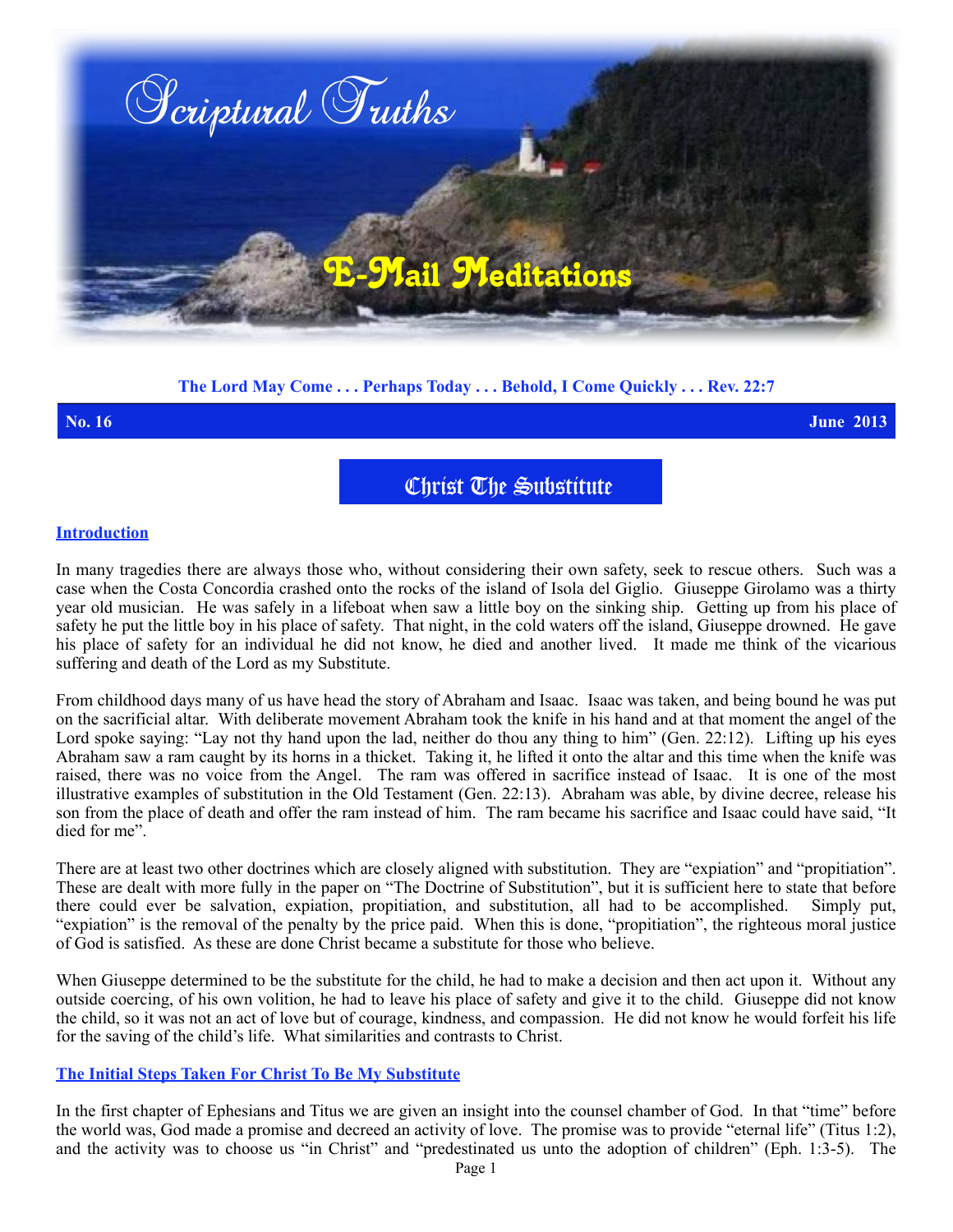persons of the Godhead knew the arrogance, insolence, and rebellion of sinful man, yet in love the second decision was made. Christ was foreordained to be the sacrificial Lamb by whose precious blood man could be redeemed (1 Pet. 1:18-21). Having made the decision: "when the fulness of the time was come, God sent forth His Son" (Gal. 4:4). Christ, taking the form of a Servant, began the path of condescension and incarnation to the cross to be our substitute (Phil. 2:6-8). He left the "ivory palaces" to come into this world of woe that by His sacrifice humanity could be brought to where He is (Jn. 14:3). But that was not all. He provided the way for man to be better off than he ever would have been had Adam never sinned.

## **The Enrichment Man Can Receive Though Christ the Substitute**

This is a stupendous truth, for it is not a matter of Christ swapping places with me, taking my guilt and giving me His righteousness. Swapping always deals with things of equal value which both individuals desire. The Lord took my punishment, something He dreaded (Mk. 14:36), and gave His blessings (Eph. 1:3), blessings I had no interest in receiving. At least two glorious truths begin to come into focus:

- a) All that was lost in Adam Christ restored fulfilling the scripture: "Then I restored that which I took not away" (Psa. 69:4).
	- i) Adam lost kingship, but we are made kings (Rev. 1:6)
	- ii) Adam lost heirship, we are made heirs of God and joint heirs with Christ (Rom. 8:17)
	- iii) Adam lost priesthood, we are made priests (Rev. 1:6)
	- iv) Adam lost sonship, we are made sons (Jn. 1:12)
	- v) Adam lost harmony with God, that has been restored (Rom. 5:1)
	- vi) Adam lost peace in himself, that is restored (Jn. 14:27)
	- vii) Adam lost fellowship with his fellow being, that is restored (Eph. 2:13-22)

viii)Adam lost harmony with creation, that will be restored (Isa. 11:6-10)

- b) It was not swapping places and it was more than the innocent for the guilty. It was:
	- i) The guiltless for the guilty
	- ii) The selfless for the selfish
	- iii) The doing of God's will for the self willed
	- iv) Added to this is the truth that by the keeping power of God, these blessings can never be lost ever again, and will be eternally fresh in a far superior way.
- c) Christ our Substitute has provided:

| <b>Eternal</b>       | <b>Reference</b> |
|----------------------|------------------|
| Life                 | Jn. 10:28        |
| Weight of glory      | 2 Cor. $4:17$    |
| House in the heavens | 2 Cor. $5:1$     |
| Glory                | 2 Tim. 2:10      |
| Salvation            | Heb. $5:9$       |
| <b>Inheritance</b>   | Heb. 9:15        |
| Redemption           | Heb. $9:12$      |

**The Qualifications Needed To Be The Substitute For Those Who Would Believe**

- 1) There had to be a willingness to be the substitute. God does not want reluctancy. He loves to give and: "God loveth a cheerful giver" (2 Cor. 9:7). Christ was such, for His attitude was: "I delight to do thy will" (Psa. 40:8) and with such an attitude He was to God the One "In whom my soul delighteth" (Isa. 42:1).
- 2) Christ was the only man who ever was transparently pure in His motives for His sacrifice was for the glory of God (Jn. 17:4) and in love for Him (Jn. 14:31). Nothing he ever did was of a covert character.